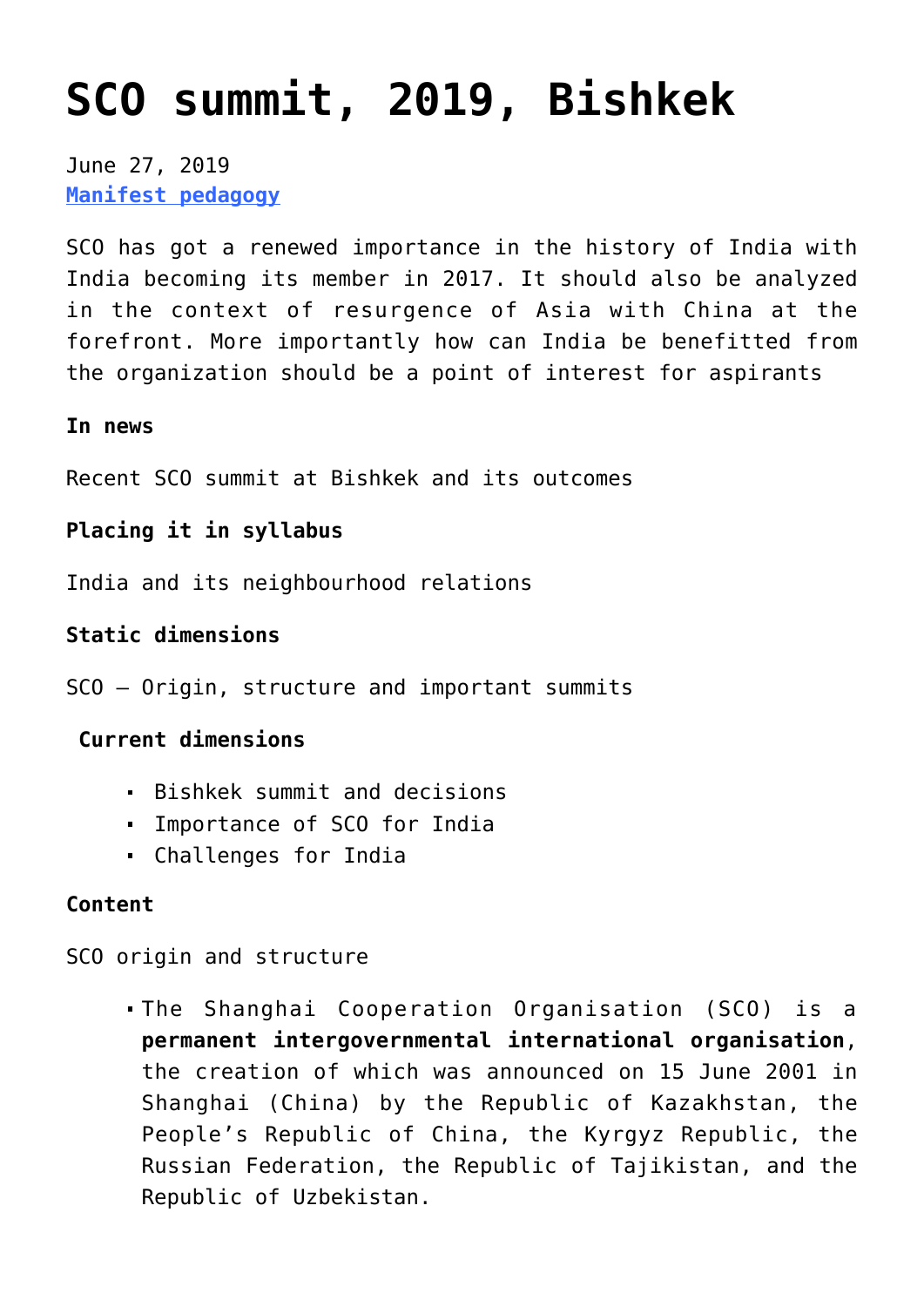- It was preceded by the Shanghai Five mechanism and entered into force in 2003.
- The Heads of State Council (HSC) is the supreme decision-making body.
- SCO's main goals are
- Strengthening mutual trust and neighbourliness among the member states;
- Promoting their effective cooperation in politics, trade, the economy, research, technology and culture and other areas;
- Making joint efforts to maintain and ensure peace, security and stability in the region;
- Moving towards the establishment of a democratic, fair and rational new international political and economic order.
- The organisation has two permanent bodies the SCO Secretariat based in Beijing and the Executive Committee of the Regional Anti-Terrorist Structure (RATS) based in Tashkent.
- SCO comprises **eight member states**, India, Kazakhstan, China, Kyrgyzstan, Pakistan, Russia, Tajikistan, and Uzbekistan.
- It has four observer states and six dialogue partners.

Important summits

- 1<sup>st</sup> SCO summit, Shanghai, China (2001) Uzbekistan was added to "Shanghai five" and SCO was launched.
- 4 th summit, Tashkent, Uzbekistan (2004) formally launched the Regional Anti-terrorist Structure (RATS) of the SCO.
- 5 th summit, Astana, Kazakhstan (2005) members agreed to grant observer status to India, Iran and Pakistan.
- $-11$ <sup>th</sup> summit, Astana (2011) India's bid for membership was considered.
- $\bullet$  14<sup>th</sup> summit, Dushanbe, Tajikistan( 2014) India formally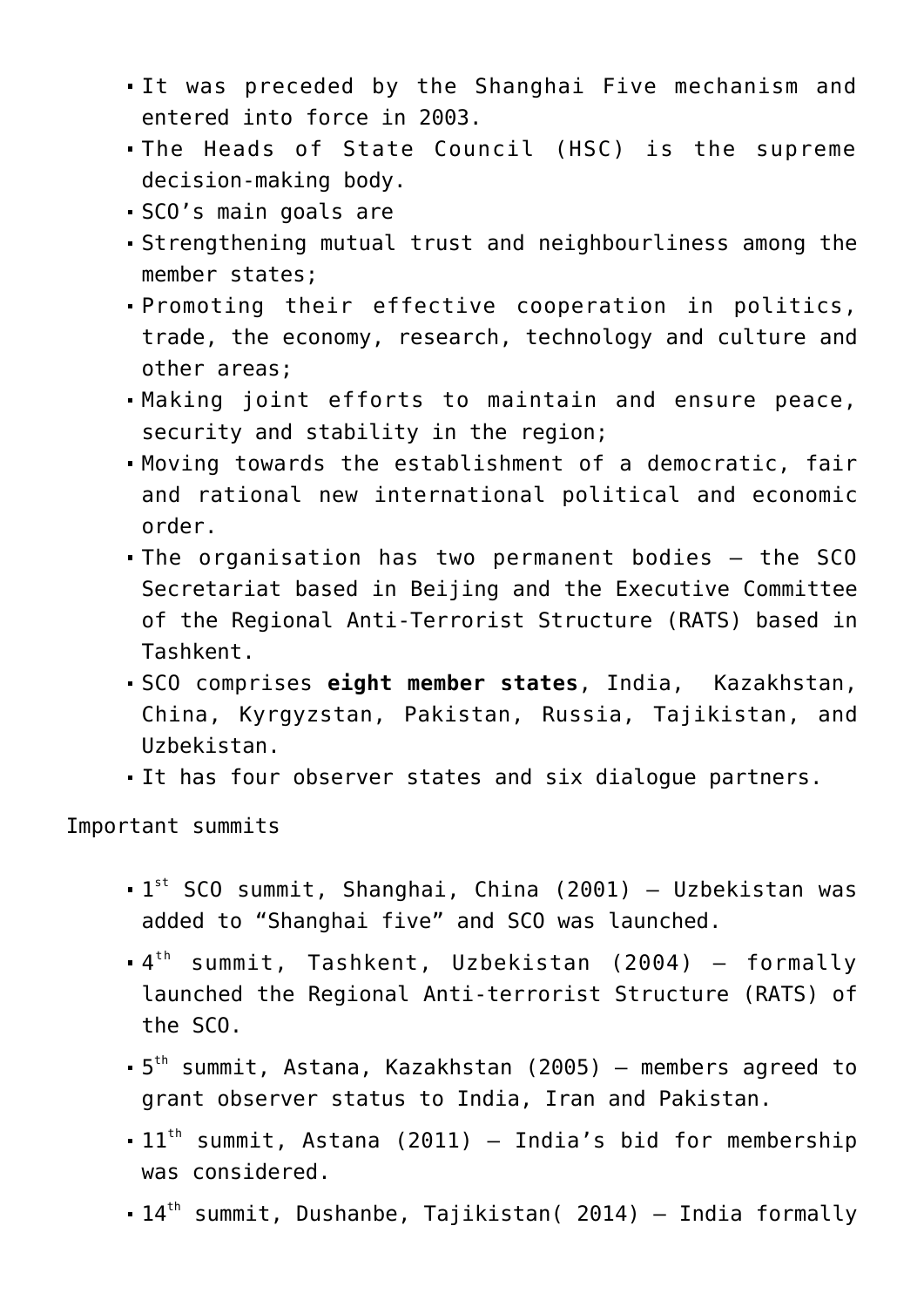applied for SCO membership prior to the summit.

- $-15$ <sup>th</sup> summit, Ufa , Russia (2015) India and Pakistan accorded full membership of SCO.
- $\bullet$  17<sup>th</sup> summit, Astana (2017)) India and Pakistan joined as members.

Bishkek summit of 2019 and decision taken

- Marked the second year in which India participated as a full member.
- Honourable Prime Minister Narendra Modi in his address to the SCO leaders presented his vision for the organization in the form of **HEALTH** (healthcare cooperation, economic cooperation, alternate energy, literature and culture, terrorism-free society and humanitarian cooperation).
- He called upon member states to ensure that nations which support, promote or finance terror must be held accountable – referring to Pakistan without explicitly naming it.
- India refused to join the clause in the declaration in support of the Belt and Road Initiative, while all the other SCO members 'reaffirmed their support' for the Chinese initiative.
- The declaration called for 'consistent implementation' of the Joint Comprehensive Plan of Action (Iran nuclear deal) and asked all participants 'for comprehensive and effective implementation of the document,' a year after US pulled out of it.
- The 'Roadmap for Further Action of the SCO Afghanistan Contact Group' was signed by the leaders.
- The Indian position of an 'Afghan-led, Afghan-owned and Afghan-controlled inclusive peace process' was similarly highlighted by the prime minister.
- Russian leader invited Modi to be the chief guest at the **Eastern Economic Forum** in Vladivostok in September, which would also see the annual bilateral summit being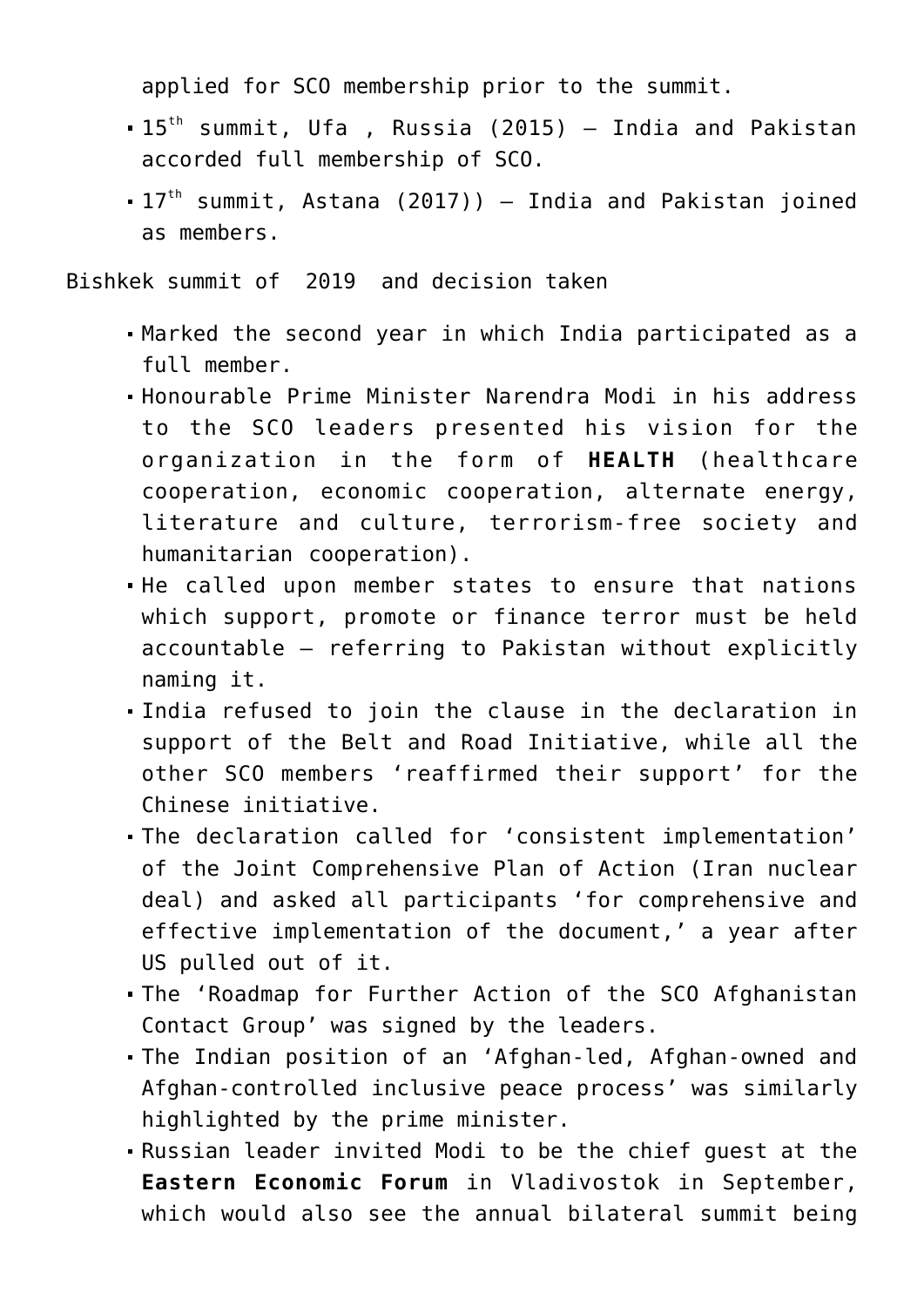held alongside the same.

- The India-China bilateral, coming after successful listing of Masood Azhar as a global terrorist, led to the decision to expedite border talks and plans to mark the 70th anniversary of establishment of diplomatic relations.
- Addressing the first **India-Kyrgyzstan** Business Forum, the Prime minister emphasised on better connectivity as being crucial for better trade ties. The two countries **signed the Double Taxation Avoidance Agreement** as talks continue on the preferential trade agreement with the **Eurasian Economic Union (EAEU)**.

The SCO summit for 2020 will be hosted by Russia.

It is clear that SCO has become an important venue for the member states to interact and bilateral meetings on the sidelines have garnered more attention than the multilateral summit itself. With the inclusion of India and Pakistan, it still remains to be seen if the bilateral frictions between member states would preclude more meaningful collaboration at the SCO or whether it would overcome the differences to play an active role in a changing international order.

Importance of SCO for India

On June 9, 2017, India became a full member of the SCO. India's disconnect with Central Asia came with Partition and the loss of direct geographical links. Although Central Asia is highly endowed with natural resources, the ongoing conflict in Afghanistan and Pakistan's denial of transit prevent India from directly accessing these resources and deepening economic ties with the countries of the region. This is an important factor that led India to seek membership in SCO.

India being an energy deficient country with increasing demands for energy, it is an assured market for the resource rich Central Asian countries and Russia.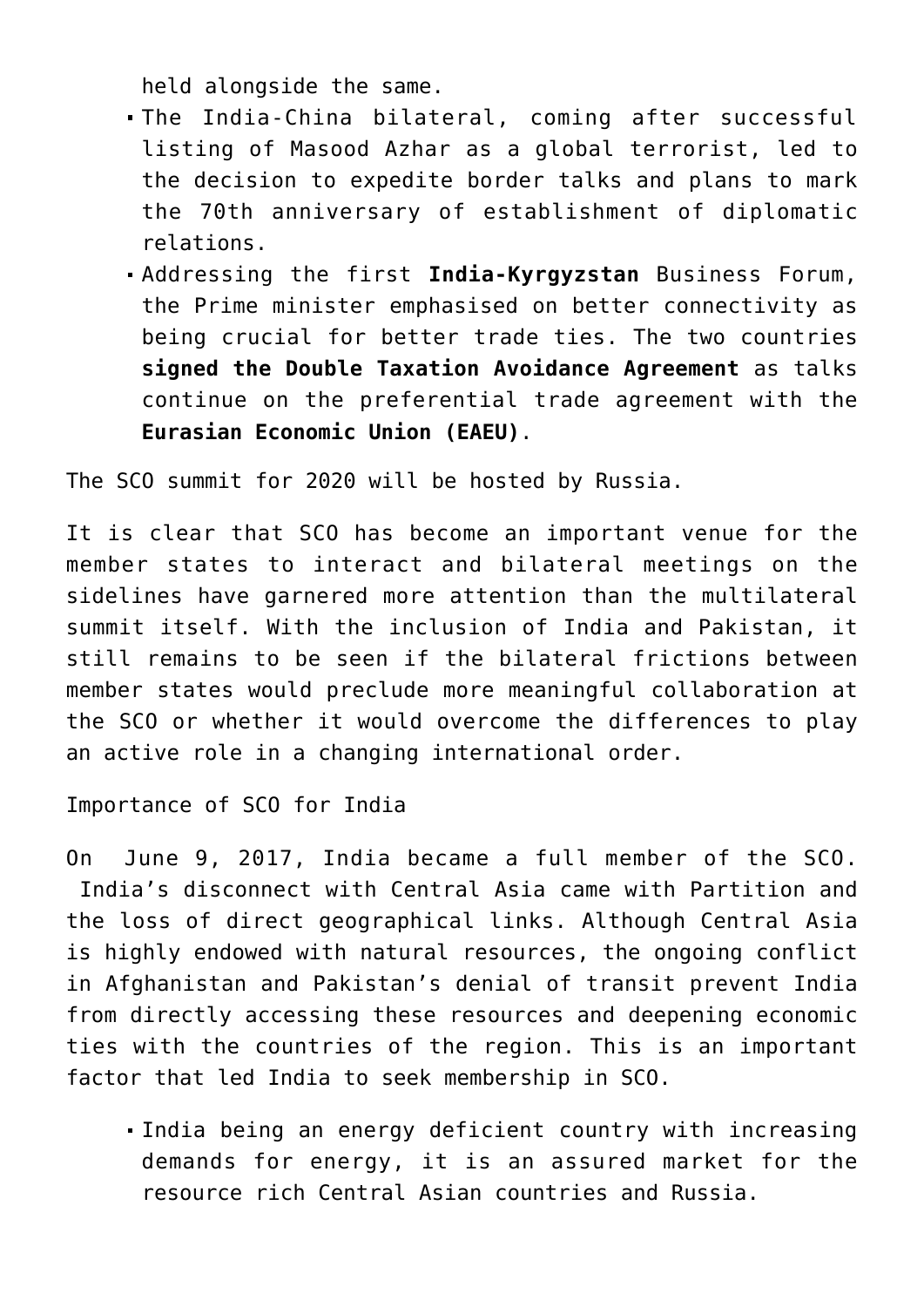- SCO membership could help advance talks on the construction of stalled pipelines like TAPI which is of considerable importance to India's natural gas needs.
- Another development related to India's energy requirements is the proposed Russian idea of an '**Energy Club**' for deepening interactions between producers (Russia, Kazakhstan, Uzbekistan and Iran) and consumers (China, Tajikistan, Kyrgyzstan, India, Pakistan and Mongolia) while shaping a common energy system in both the regional and global contexts. Within this framework India and Russia are exploring a possible hydrocarbon pipeline route through North-West of China.
- Central Asian countries provides India with a market for its IT, telecommunications, banking, finance and pharmaceutical industries.
- Will help deepen economic times between India and the Central Asian countries and eventually even result in a Free Trade Agreement with the Eurasian Economic Union.
- Membership in SCO is likely to help India fulfil its aspiration of playing an active role in its extended neighbourhood as well as checking the ever growing influence of China in Eurasia.
- Provides a platform for India to simultaneously engage with its traditional friend Russia as well as its rivals, China and Pakistan.
- Enables India to hinder any attempt of Pakistan to use the SCO forum for mobilising support for its anti-India activities.
- India's presence in SCO would also ensure that China does not dictate terms in Eurasia.
- India would be able to offset **China's Belt and Road Initiative (BRI**), by mobilising support for the **International North South Transport Corridor (INSTC).**
- Eurasian powers are bound to play a major role in Afghanistan's security affairs. Russia, China and Pakistan have already started engaging the Taliban which is of concern to India. Hence it is important that India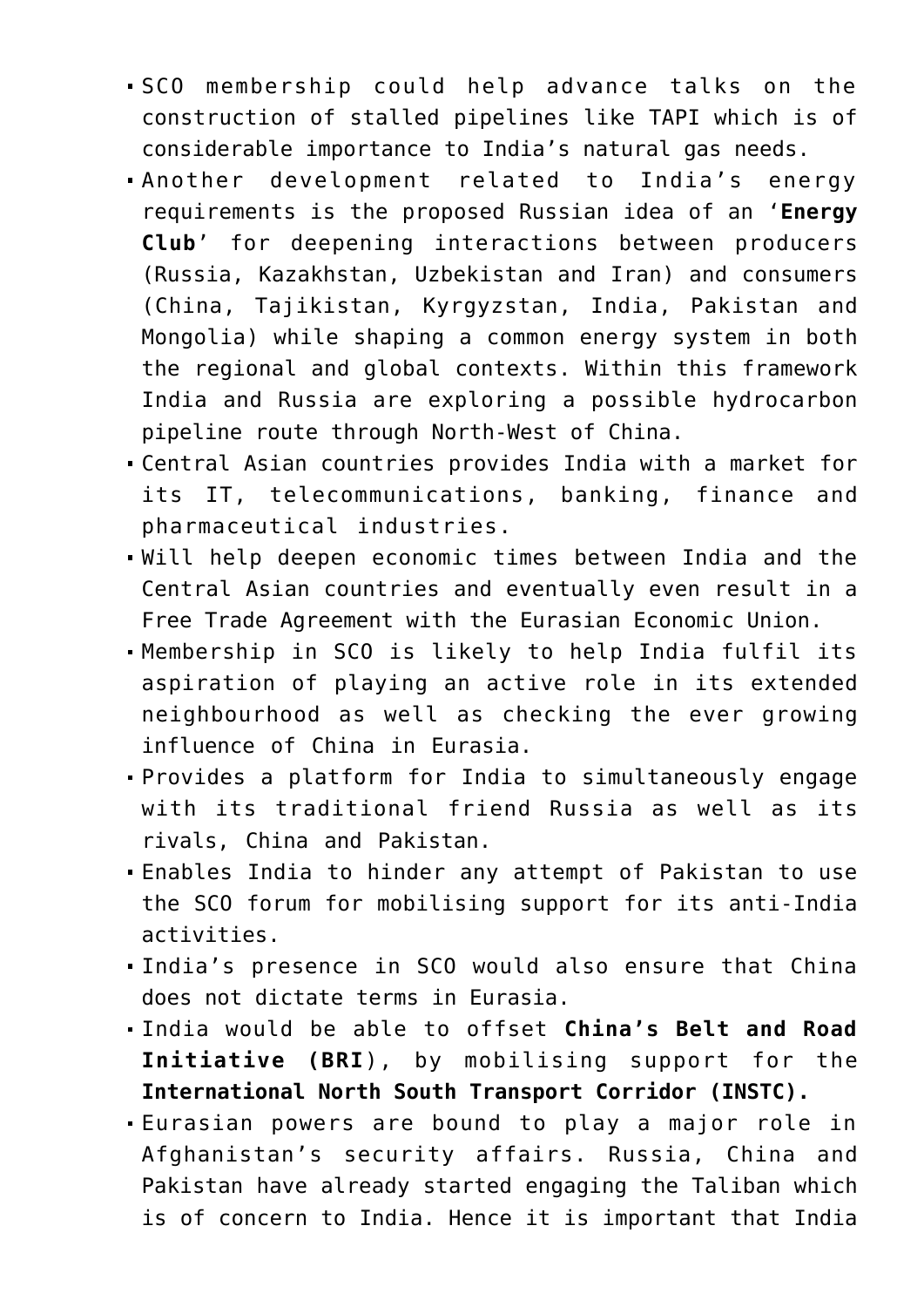does not get left out of the evolving situation in that country and SCO membership could help in this regard.

India would also benefit from the **Regional Anti-Terrorist Structure (RATS)** based in Tashkent, which would help gain vital intelligence inputs on the movement of terror outfits, drug-trafficking, cyber security and Public information of the region.

## Challenges

- China and Russia are co-founders of SCO and its dominant powers, hence India's ability to assert itself would be limited. In addition, India may also have to either dilute its growing partnership with the West or engage in a delicate balancing act.
- Except India, all the other members of SCO have endorsed China's BRI initiative. India's primary concern is related to the China Pakistan Economic Corridor (CPEC) which passes through Pakistan Occupied Kashmir (PoK). In this regard, if in future the economic policies of SCO come to be associated with the BRI network of roads and transportation, then India would face a dilemma and even a policy setback.
- Because of the state of relations between India and Pakistan, many assume that the spotlight would shift away from Central Asia towards tensions in South Asia, thus making regional cooperation hard to foster.
- Just like SAARC, India-Pakistan rivalry would be a significant threat to the proper functioning of SCO too. In this case, with the rising tensions and numerous cease-fire violations on the Line-of-Control (LoC), it is hard to assume how the two neighbours would adhere to the idea of "good-neighbourliness" prescribed in Article 1 of the SCO charter.
- Though, SCO charter prohibits the raising of bilateral issues, a conflict situation involving Kashmir might compel Russia and China to interfere to prevent any